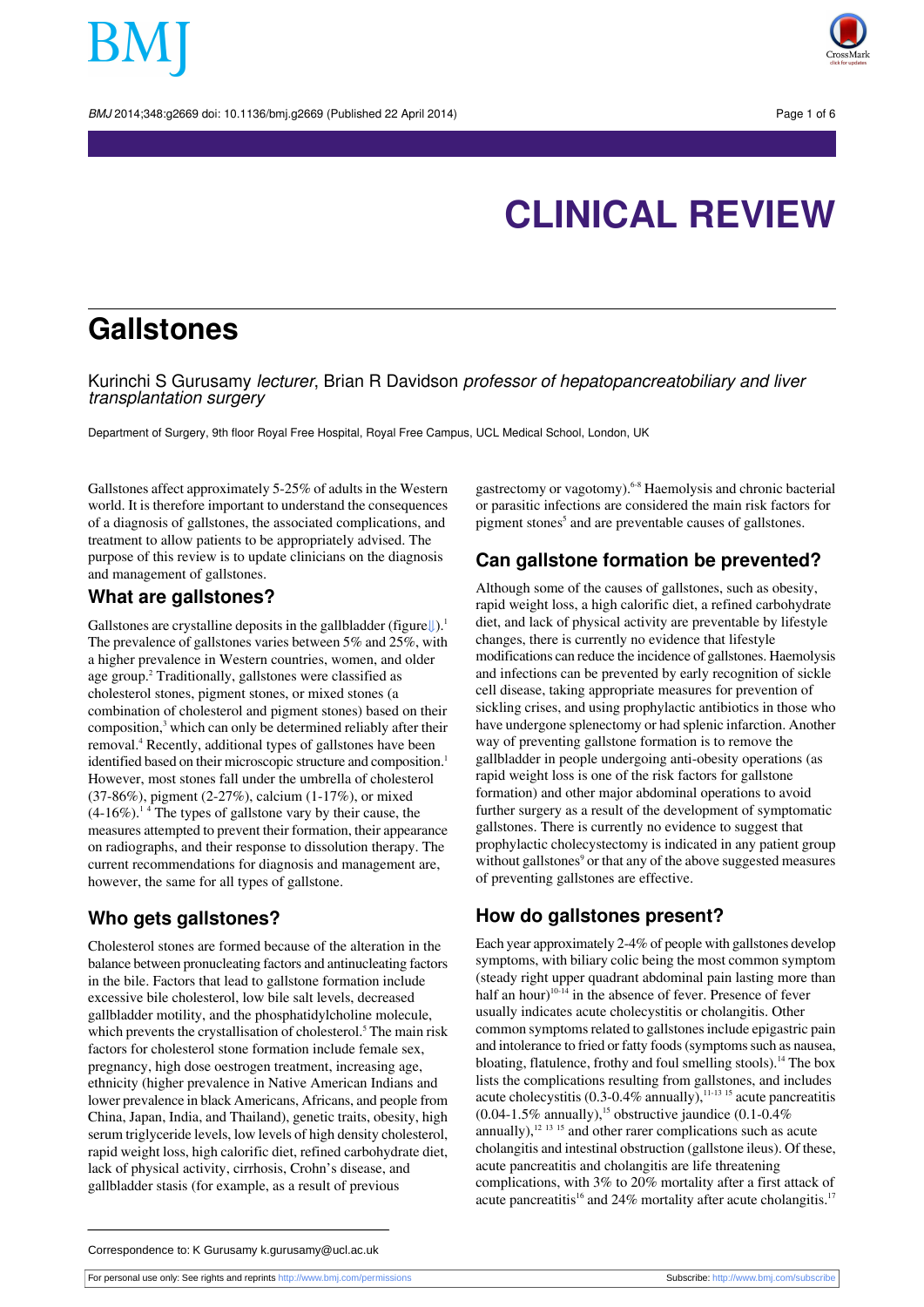#### **Summary points**

Gallstones are common in adults

- Currently, treatment is indicated only for symptomatic gallstones
- Pain is the most common symptom related to gallstones
- Occasionally gallstones present with life threatening complications
- Surgery is the only definitive treatment and is recommended for people with symptomatic gallstones who are fit to undergo surgery

Laparoscopic cholecystectomy is currently the preferred method of surgery and is generally both effective and safe; however, there is a 0.3% risk of serious injury to the bile duct, which may have serious long term consequences

#### **Sources and selection criteria**

We searched Medline, Embase, the Cochrane Database of Systematic Reviews, and Clinical Evidence online using the search terms "gallstones" or "cholelithiasis", focusing mainly on systematic reviews, meta-analyses, and high quality randomised controlled trials published within the past five years, wherever appropriate and possible.

Uncomplicated biliary colic often precedes other gallstone related complications.<sup>11</sup> The rates of gallstone related complications are higher in people with a history of uncomplicated biliary colic.<sup>18</sup> Although studies have shown an association between gallstones and cancer of the biliary tract, $19$ no causative link has been established and the observed association could be due to the presence of common factors causing gallstones and gallbladder cancer.<sup>21</sup>

## **How should suspected gallstones be investigated?**

Ultrasonography is currently the first line method for the diagnosis of gallstones and has a high diagnostic accuracy (90% sensitivity and 88% specificity) even when performed by non-radiologists.<sup>22</sup> Based on the agreement in a consensus conference, the diagnosis of acute cholecystitis is suspected by the presence of local or systemic signs of inflammation, such as Murphy's sign (tenderness in the right upper quadrant below the costal margin on deep inspiration; sensitivity 65% and specificity  $87\%^{23}$ , fever, increased white cell count or C reactive protein, and confirmed by ultrasonography, computed tomography, or magnetic resonance imaging.<sup>24</sup> Radiological signs of acute cholecystitis include a thickened gallbladder wall (>4 mm), an enlarged gallbladder (long axis diameter >8 cm, short axis diameter >4 cm), or fluid collection around the  $g$ allbladder.<sup>24</sup> The diagnosis of pancreatitis is usually suspected by the presence of pain in the epigastric region radiating to the back and confirmed by diffuse abdominal tenderness, increased serum amylase, urine amylase, or serum lipase levels, and is supported by radiological features such as an enlarged pancreas with peripancreatic fluid collections.<sup>25</sup> The consensus conference conducted by the European Association for Endoscopic Surgery concluded that common bile duct stones should be suspected by the presence of clinical features suggestive of obstructive jaundice, such as yellowish discoloration of skin and dark urine supported by an increased serum bilirubin or alkaline phosphatase level and confirmed with magnetic resonance cholangiopancreatography or endoscopic ultrasonography.<sup>26 27</sup> Fever and rigors in the presence of jaundice should raise the suspicion of cholangitis.

If patients present with symptoms suggestive of gallstones, are systemically well, and do not have features suggestive of acute cholecystitis, acute pancreatitis, obstructive jaundice, or cholangitis, it is reasonable to investigate them by an elective ultrasonography, followed by elective referral to a general surgeon if gallstones are present. If gallstone complications are suspected, urgent referral to the surgeon is warranted because

early confirmation of diagnosis and treatment of complications are associated with better outcomes (see section on timing of surgery). Features that suggest the presence of complications include fever, rigors, hypotension, epigastric pain radiating to the back, dark urine, jaundice, Murphy's sign, diffuse abdominal tenderness, or a positive result for urine bile pigments on urinalysis. Depending on the clinical presentation, further blood tests, such as blood white cell count, levels of serum C reactive protein, serum amylase, serum bilirubin, and serum alkaline phosphatase; urine tests to check levels of urine amylase and urine lipase; and radiological investigations such as ultrasonography, computed tomography, magnetic resonance imaging, magnetic resonance cholangiopancreatography, and endoscopic ultrasonography may be performed to confirm or rule out the presence of gallstones and complications.

## **How is gallstone disease treated? Asymptomatic gallstones**

The distinction between symptomatic and asymptomatic gallstones can be difficult as symptoms can be mild and varied. While gallstone complications can be diagnosed using one or more of the criteria described, in patients presenting with vague upper abdominal pain or dyspeptic symptoms it can be difficult to discern whether the symptoms are related to gallstones. In one study, 90% of patients with classic biliary colic had high rates of symptom relief after cholecystectomy, suggesting that biliary colic is a fairly reliable indicator of symptomatic gallstones.<sup>28</sup> Around 70% of patients with upper abdominal pain with no further restriction by intensity or duration of pain had symptom relief after cholecystectomy. Only 55% of patients with dyspeptic symptoms had symptom relief, suggesting that in a major proportion of people vague upper abdominal pain or dyspepsia may not be related to gallstones.<sup>28</sup> There is currently no evidence that lifestyle modifications such as decreasing fatty food intake or increasing exercise decreases or prevents the incidence of symptoms in people with asymptomatic gallstones. No treatment is currently recommended for patients with asymptomatic gallstones (irrespective of whether these are cholesterol, pigment, or mixed stones) except for patients with porcelain gallbladders (which is usually identified by ultrasonography), owing to the association with gallbladder cancer.<sup>29</sup> The reason for advising against surgery for asymptomatic gallstones is because of the complications associated with surgical intervention, although this is a topic of ongoing debate.

In patients with asymptomatic gallstones undergoing major abdominal surgery, it seems reasonable to offer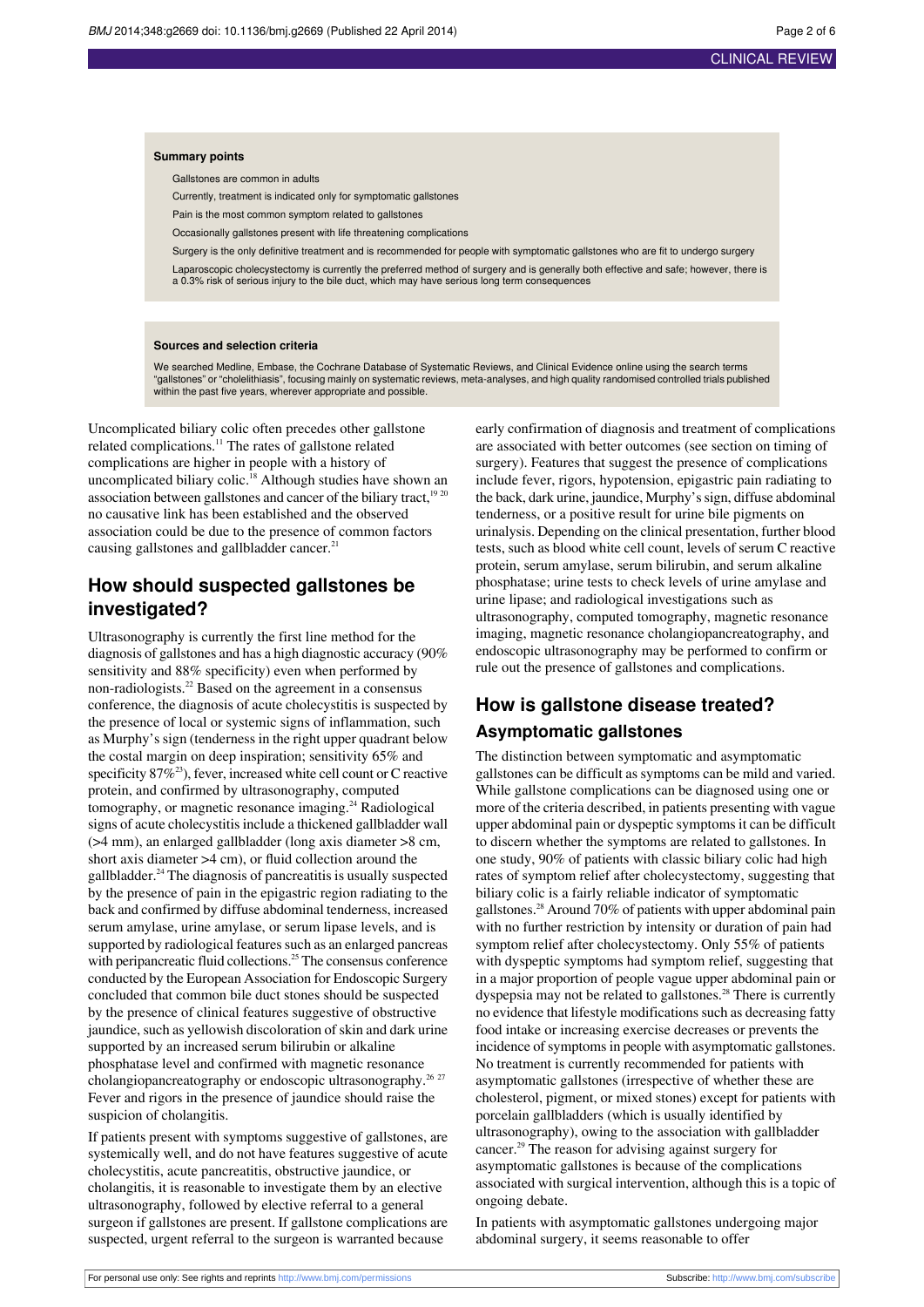#### **Complications of gallstones**

- **•** Acute cholecystitis
- **•** Choledocholithiasis
- **•** Acute cholangitis
- **•** Acute pancreatitis
- **•** Mucocele of gallbladder
- **•** Empyema of gallbladder
- **•** Gangrenous gallbladder
- **•** Biliary peritonitis
- **•** Porcelain gallbladder
- **•** Gallbladder cancer

cholecystectomy, as adhesions related to a major operation may make further minimal access surgeries difficult or impossible. There is, however, no evidence from randomised controlled trials or systematic reviews to support this statement.

## **Symptomatic gallstones**

Cholecystectomy (removal of the gallbladder) is the preferred option in the treatment of gallstones, irrespective of whether the gallstones are cholesterol, pigment, or mixed stones. Evidence from randomised controlled trials, systematic reviews, and cohort studies show that extracorporeal shock wave lithotripsy or bile acid dissolution therapy with ursodeoxycholic acid has a low rate of cure, with only 27% of patients having dissolution of stones after treatment with ursodeoxycholic acid and only 55% of carefully selected patients being stone free after extracorporeal shock wave lithotripsy. The rate of recurrent gallstones is also high; more than 40% of patients have recurrence of gallstones within four years after complete dissolution of stones or extracorporeal shock wave lithotripsy. Over three months, only 26% of people remained colic free after treatment with ursodeoxycholic acid compared with 33% after placebo, and about 2% of people had gallstone complications after treatment with ursodeoxycholic acid, which is similar to the annual rate of complications in those not taking the drug.<sup>15</sup> 30-34 In patients who are not suitable for cholecystectomy because of their general medical condition, percutaneous cholecystostomy (temporary external drainage of the gallbladder contents through a tube inserted under radiological guidance) may be considered in an emergency situation, although a systematic review revealed that the role of percutaneous cholecystostomy in the management of such patients was not clear.<sup>35</sup> When the patient's condition has improved, cholecystectomy may be reconsidered. Based on evidence from randomised controlled trials, watchful observation may be a suitable alternative to surgery in a small proportion of people who do not get recurrent symptoms.<sup>36 37</sup> It is, however, not possible to predict those patients who will get recurrence of symptoms.

## Cholecystectomy: the risks and benefits

Although cholecystectomy is a relatively safe procedure with few serious complications, bile duct injury resulting from surgery is a serious complication, with potential long term consequences.<sup>38</sup> The overall short term mortality after surgery varies between 0% and 0.3%.<sup>9</sup> Although traditionally less than 0.5% of people undergoing cholecystectomy are believed to have bile duct injury,<sup>9</sup> a study of more than 50 000 unselected patients from the Swedish Registry for Gallstone Surgery and ERCP, GallRiks, revealed that 1.5% of patients undergoing cholecystectomy between 2005 and 2010 developed a bile duct injury, although only a fifth of these injuries (0.3%) involved

partial or complete transection of the bile duct.<sup>38</sup> The patients with bile duct injury had a significantly higher one year mortality compared with those without such an injury.<sup>38</sup>

Cholecystectomy is generally performed by key hole operation (laparoscopic cholecystectomy)<sup>39</sup> because of the shorter length of hospital stay, decreased pain, earlier return to work, and better cosmesis. Laparoscopic cholecystectomy can be performed as a day procedure and generally involves four incisions measuring less than 1 cm each. Fat intolerance may develop in a small proportion of people after cholecystectomy, and a low fat diet is recommended in these patients. However, there is currently no strong evidence to support the usefulness of such a diet. In patients with symptomatic gallbladder stones and common bile duct stones, the treatment options include open cholecystectomy with open exploration of the common bile duct, laparoscopic cholecystectomy with laparoscopic exploration of the common bile duct, and laparoscopic cholecystectomy with endoscopic sphincterotomy (performed preoperatively, intraoperatively, or postoperatively).<sup>40</sup> Evidence from a systematic review of randomised controlled trials shows that there is no evidence of difference in the morbidity or incidence of retained stones between endoscopic sphincterotomy and laparoscopic exploration of the common bile duct and inconsistency as to whether there is any difference in the length of hospital stay between the two approaches.<sup>40</sup>

#### When is the optimum time for surgery?

The timing of surgery for various indications is controversial. In patients with biliary colic there is no medical reason to delay surgery, the delays being caused only by the availability of resources (although surgery can be delayed by surgeons recommending weight reduction for particular patients). Evidence from a randomised controlled trial, which compared early surgery within 24 hours of hospital admission versus delayed surgery with an average wait of about four months on the waiting list, showed that delaying surgery increased complications (0% in early group versus 22.5% in the delayed group) and hospital stay (an average of one additional day).<sup>41</sup> The timing of cholecystectomy in patients with acute cholecystitis is also controversial. Although the traditional belief wasto allow the inflammation to settle and perform laparoscopic cholecystectomy after a period of at least six weeks, a systematic review on this topic has shown that early laparoscopic cholecystectomy performed within one week of onset of symptoms can avoid further complications from gallstones while waiting for surgery.<sup>42</sup> Early laparoscopic cholecystectomy can also decrease hospital stay by about four days without increasing surgical complications (approximately 5-6% in each group) or the proportion of people requiring conversion from laparoscopic to open surgery (approximately  $20\%$  in each group).<sup>42</sup> Although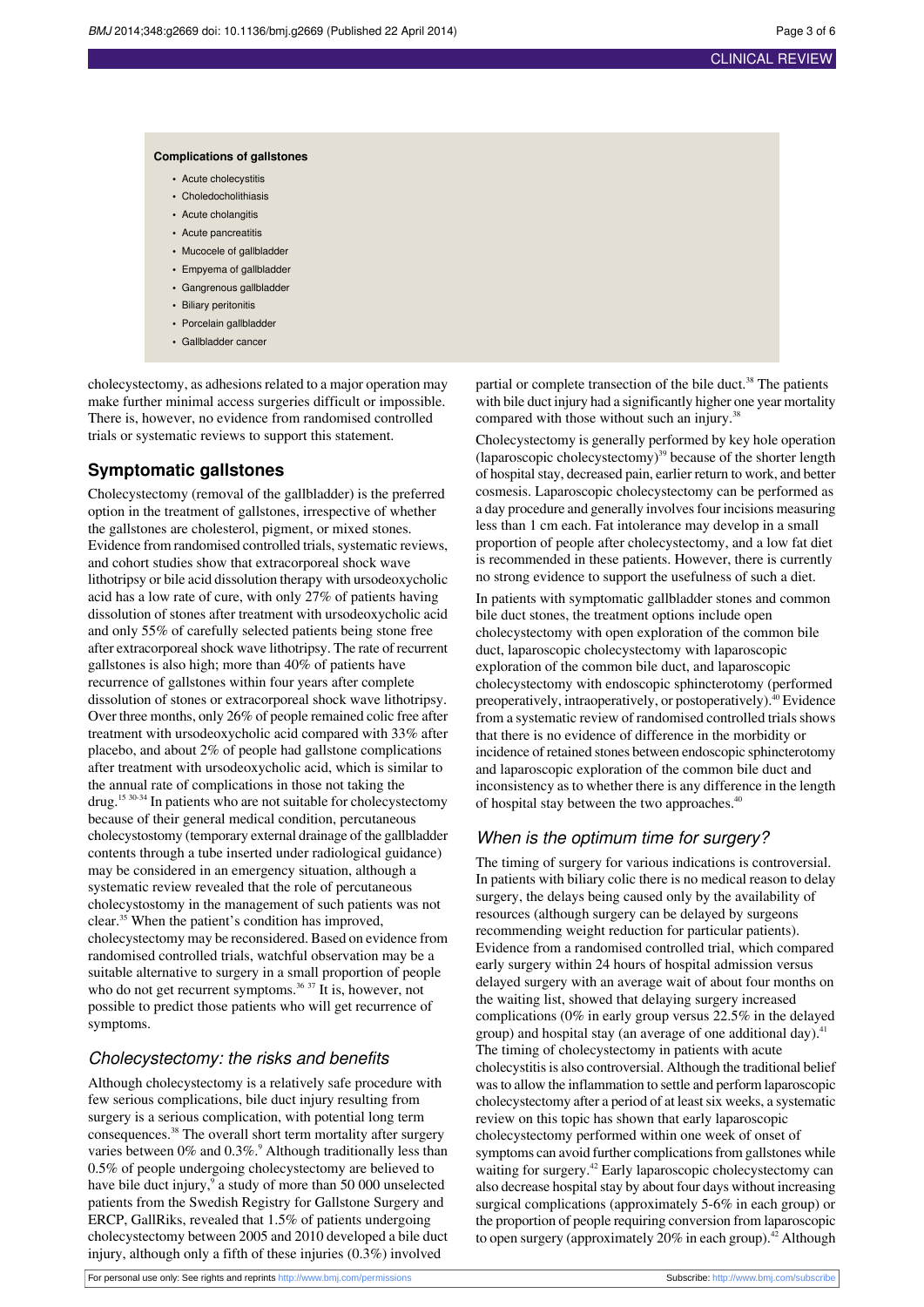most of the gallbladder related complications during the waiting time in the delayed group in the studies included in the systematic review were recurrence or non-resolution of acute cholecystitis, there is potential for further episodes of pain, pancreatitis, or obstructive jaundice while waiting. Evidence from a randomised controlled trial showed that morbidity after laparoscopic cholecystectomy between seven and 45 days was approximately two or three times that of surgery performed early; hence surgery within this timeframe is not recommended.<sup>43</sup> For timing of surgery in patients with mild acute pancreatitis (no organ failure or local complications), evidence from a systematic review that included only one small randomised controlled trial showed that performing surgery as early as possible (rather than waiting until symptoms settle and for blood test results to return to normal levels) decreased the hospital stay by one day,<sup>44</sup> although experts have expressed concerns that the severity of pancreatitis may not be evident until 48 hours and surgery in patients with severe pancreatitis (organ failure or local complications) within 48 hours can be harmful.<sup>45</sup> Delaying surgery for 48 hours overcomesthis concern. The two circumstances where early cholecystectomy may not be appropriate are in patients with severe acute pancreatitis and those presenting during pregnancy.<sup>944</sup> Further trials are necessary to resolve these problems.

## **What is the impact of gallstone disease on health services and society?**

In 2004 in the United States, a total of 1.8 million outpatient visits were related to gallstones.<sup>46</sup> Each year, more than 0.5 million cholecystectomies are performed in the United States<sup>47</sup> and 70 000 in England.<sup>48</sup> The cost of cholecystectomy and loss of working time because of symptoms related to gallstones, and their treatment has an important impact on health services and society.

The illustration was produced by Rakhee Bashar from UCL Medical Illustration in collaboration with the authors.

Contributors: KG performed the literature search, wrote the article, and is the guarantor. BRD critically commented on the article.

Competing interests: We have read and understood the BMJ Group policy on declaration of interests and declare the following interests: BRD acts as an expert witness in court proceedings related to gallstone management but this has no influence on the submitted work.

Provenance and peer review: Commissioned; externally peer reviewed.

- 1 Qiao T, Ma RH, Luo XB, Yang LQ, Luo ZL, Zheng PM. The systematic classification of gallbladder stones. PLoS One 2013;8:e74887.
- 2 Kratzer W, Mason RA, Kachele V. Prevalence of gallstones in sonographic surveys worldwide. J Clin Ultrasound 1999;27:1-7.
- 3 Trotman BW, Soloway RD. Pigment vs cholesterol cholelithiasis: clinical and epidemiological aspects. Am J Dig Dis 1975;20:735-40.
- 4 Schafmayer C, Hartleb J, Tepel J, Albers S, Freitag S, Volzke H, et al. Predictors of gallstone composition in 1025 symptomatic gallstones from Northern Germany. BMC Gastroenterol 2006;6:36.
- Van Erpecum KJ. Pathogenesis of cholesterol and pigment gallstones: an update. Clin Res Hepatol Gastroenterol 2011;35:281-7.
- 6 Stinton LM, Myers RP, Shaffer EA. Epidemiology of gallstones. Gastroenterol Clin North Am 2010;39:157-69, vii.
- Shaffer EA. Epidemiology and risk factors for gallstone disease: has the paradigm changed in the 21st century? Curr Gastroenterol Rep 2005;7:132-40.
- 8 Banim PJ, Luben RN, Bulluck H, Sharp SJ, Wareham NJ, Khaw KT, et al. The aetiology of symptomatic gallstones quantification of the effects of obesity, alcohol and serum lipids on risk. Epidemiological and biomarker data from a UK prospective cohort study (EPIC-Norfolk). Eur J Gastroenterol Hepatol 2011;23:733-40.
- 9 Gurusamy KS, Davidson BR. Surgical treatment of gallstones. Gastroenterol Clin North Am 2010;39:229-44, viii.
- 10 Berger MY, van der Velden JJIM, Lijmer JG, de Kort H, Prins A, Bohnen AM. Abdominal symptoms: do they predict gallstones? A systematic review. Scand J Gastroenterol 2000;35:70-6.
- 11 Attili AF, De Santis A, Capri R, Repice AM, Maselli S. The natural history of gallstones: the GREPCO experience. The GREPCO Group. Hepatology 1995;21:655-60.
- 12 Del Favero G, Caroli A, Meggiato T, Volpi A, Scalon P, Puglisi A, et al. Natural history of gallstones in non-insulin-dependent diabetes mellitus. A prospective 5-year follow-up. Dig Dis Sci 1994;39:1704-7.
- 13 Halldestam I, Enell EL, Kullman E, Borch K. Development of symptoms and complications
- in individuals with asymptomatic gallstones. Br J Surg 2004;91:734-8. 14 Portincasa P, Moschetta A, Petruzzelli M, Palasciano G, Di Ciaula A, Pezzolla A. Gallstone disease: symptoms and diagnosis of gallbladder stones. Best Pract Res Clin Gastroenterol 2006;20:1017-29..
- 15 Venneman NG, van Erpecum KJ. Gallstone disease: primary and secondary prevention. Best Pract Res Clin Gastroenterol 2006;20:1063-73.
- 16 Yadav D, Lowenfels AB. Trends in the epidemiology of the first attack of acute pancreatitis: a systematic review. Pancreas 2006;33:323-30.
- 17 Salek J, Livote E, Sideridis K, Bank S. Analysis of risk factors predictive of early mortality and urgent ERCP in acute cholangitis. J Clin Gastroenterol 2009;43:171-5.
- 18 Rutledge D, Jones D, Rege R. Consequences of delay in surgical treatment of biliary disease. Am J Surg 2000;180:466-9.<br>19 Hsing AW, Gao YT, Han TQ, Rashid A, Deng J, Chen J, et al. Gallstones and the risk of
- biliary tract cancer: a population-based study in China. Br J Cancer 2007;97:1577-82.
- 20 Ishiguro S, Inoue M, Kurahashi N, Iwasaki M, Sasazuki S, Tsugane S. Risk factors of biliary tract cancer in a large-scale population-based cohort study in Japan (JPHC study); with special focus on cholelithiasis, body mass index, and their effect modification. Cance Causes Control 2008;19:33-41.
- 21 Shebl FM, Andreotti G, Meyer TE, Gao YT, Rashid A, Yu K, et al. Metabolic syndrome and insulin resistance in relation to biliary tract cancer and stone risks: a population-based study in Shanghai, China. Br J Cancer 2011;105:1424-9.
- 22 Ross M, Brown M, McLaughlin K, Atkinson P, Thompson J, Powelson S, et al. Emergency physician-performed ultrasound to diagnose cholelithiasis: a systematic review. Acad Emerg Med 2011;18:227-35.
- 23 Trowbridge RL, Rutkowski NK, Shojania KG. Does this patient have acute cholecystitis? JAMA 2003;289:80-6.
- 24 Mayumi T, Takada T, Kawarada Y, Nimura Y, Yoshida M, Sekimoto M, et al. Results of the Tokyo consensus meeting Tokyo guidelines. J Hepatobiliary Pancreat Surg 2007;14:114-21.
- 25 Sunamura M, Lozonschi L, Takeda K, Kobari M, Matsuno S. Criteria for diagnosis of acute pancreatitis in Japan and clinical implications. Pancreas 1998;16:243-9.
- 26 Williams EJ, Green J, Beckingham I, Parks R, Martin D, Lombard M, et al. Guidelines on the management of common bile duct stones (CBDS). Gut 2008;57:1004-21.
- 27 Scientific Committee of the European Association for Endoscopic Surgery. Diagnosis and treatment of common bile duct stones (CBDS). Results of a consensus development conference. Surg Endosc 1998;12:856-64.
- 28 Berger MY, Olde Hartman TC, Bohnen AM. Abdominal symptoms: do they disappear after cholecystectomy? Surg Endosc 2003;17:1723-8.
- 29 Gurusamy KS, Samraj K. Cholecystectomy versus no cholecystectomy in patients with silent gallstones. Cochrane Database Syst Rev 2007;1:CD006230.
- 30 Strasberg SM, Clavien PA. Overview of therapeutic modalities for the treatment of gallstone diseases. Am J Surg 1993;165:420-6.
- 31 Venneman NG, Besselink MG, Keulemans YC, Vanberge-Henegouwen GP, Boermeester MA, Broeders IA, et al. Ursodeoxycholic acid exerts no beneficial effect in patients with symptomatic gallstones awaiting cholecystectomy. Hepatology 2006;43:1276-83.
- 32 May GR, Sutherland LR, Shaffer EA. Efficacy of bile acid therapy for gallstone dissolution: a meta-analysis of randomized trials. Aliment Pharmacol Ther 1993;7:139-48.
- 33 Carrilho-Ribeiro L, Pinto-Correia A, Velosa J, Carneiro De Moura M. A ten-year prospective study on gallbladder stone recurrence after successful extracorporeal shock-wave lithotripsy. Scand J Gastroenterol 2006;41:338-42.
- 34 O'Donnell LD, Heaton KW. Recurrence and re-recurrence of gall stones after medical dissolution: a longterm follow up. Gut 1988;29:655-8.
- 35 Gurusamy KS, Rossi M, Davidson BR. Percutaneous cholecystostomy for high-risk surgical patients with acute calculous cholecystitis. Cochrane Database Syst Rev 2013;8:CD007088.
- 36 Schmidt M, Sondenaa K, Vetrhus M, Berhane T, Eide GE. A randomized controlled study of uncomplicated gallstone disease with a 14-year follow-up showed that operation was the preferred treatment. Dig Surg 2011;28:270-6.
- 37 Schmidt M, Sondenaa K, Vetrhus M, Berhane T, Eide GE. Long-term follow-up of a randomized controlled trial of observation versus surgery for acute cholecystitis: non-operative management is an option in some patients. Scand J Gastroenterol 2011;46:1257-62.
- 38 Tornqvist B, Stromberg C, Persson G, Nilsson M. Effect of intended intraoperative cholangiography and early detection of bile duct injury on survival after cholecystectomy: population based cohort study. BMJ 2012;345:e6457.
- 39 Department of Health. NHS reference costs 2012 to 2013. [www.gov.uk/government/](http://www.gov.uk/government/publications/nhs-reference-costs-2012-to-2013) [publications/nhs-reference-costs-2012-to-2013](http://www.gov.uk/government/publications/nhs-reference-costs-2012-to-2013).
- 40 Dasari BV, Tan CJ, Gurusamy KS, Martin DJ, Kirk G, McKie L, et al. Surgical versus endoscopic treatment of bile duct stones. Cochrane Database Syst Rev 2013;12:CD003327.
- 41 Salman B, Yuksel O, Irkorucu O, Akyurek N, Tezcaner T, Dogan I, et al. Urgent laparoscopic cholecystectomy is the best management for biliary colic. A prospective randomized study of 75 cases. Dig Surg 2005;22:95-9.
- 42 Gurusamy KS, Davidson C, Gluud C, Davidson BR. Early versus delayed laparoscopic cholecystectomy for people with acute cholecystitis. Cochrane Database Syst Rev 2013;6:CD005440.
- 43 Gutt CN, Encke J, Koninger J, Harnoss JC, Weigand K, Kipfmuller K, et al. Acute cholecystitis: early versus delayed cholecystectomy, a multicenter randomized trial (ACDC study, NCT00447304). Ann Surg 2013;258:385-93.
- Gurusamy KS, Nagendran M, Davidson BR. Early versus delayed laparoscopic cholecystectomy for acute gallstone pancreatitis. Cochrane Database Syst Rev 2013;9:CD010326.
- 45 Bouwense SA, Bakker OJ, van Santvoort HC, Boerma D, van Ramshorst B, Gooszen HG, et al. Safety of cholecystectomy in the first 48 hours after admission for gallstone pancreatitis not yet proven. Ann Surg 2011;253:1053-4; author reply 54-5.
- 46 Everhart J. The burden of digestive diseases in the United States. 2008. [www3.niddk.nih.](http://www3.niddk.nih.gov/Burden_of_Digestive_Diseases/) [gov/Burden\\_of\\_Digestive\\_Diseases/.](http://www3.niddk.nih.gov/Burden_of_Digestive_Diseases/)
- 47 Centers for Disease Control and Prevention. Discharges with at least one procedure in nonfederal short-stay hospitals, by sex, age, and selected procedures: United States, selected years 1990 through 2009-2010. [www.cdc.gov/nchs/hus/contents2012.htm#098](http://www.cdc.gov/nchs/hus/contents2012.htm#098)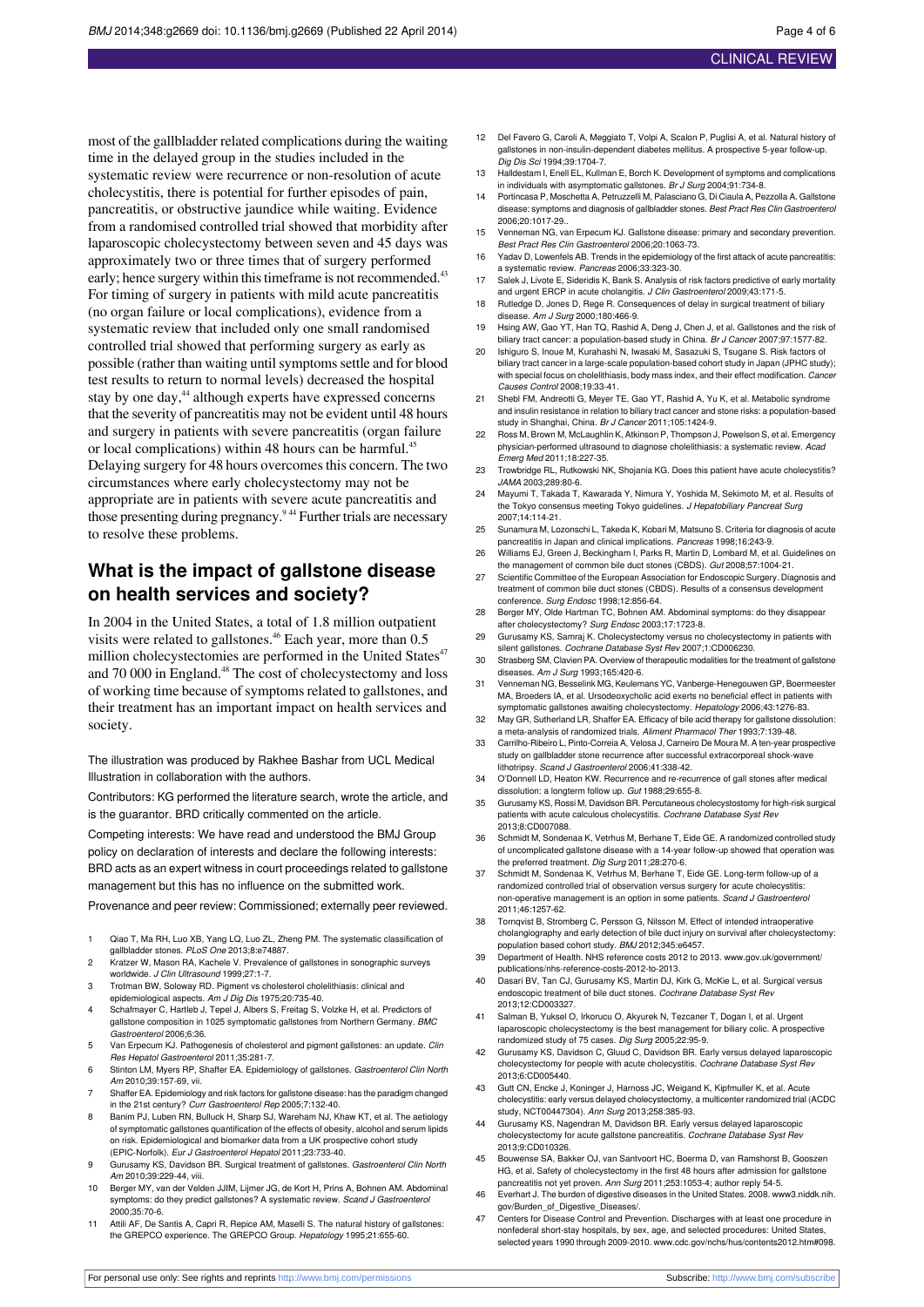### CLINICAL REVIEW

#### **Questions for future research**

Can lifestyle modifications such as increased physical activity, a low fat diet, and avoidance of high calorific and refined sugar diet prevent or reduce the development of gallstones or can they decrease the incidence and severity of symptoms related to gallstones? What is the optimal timing of cholecystectomy in patients with acute severe pancreatitis and pregnant women with symptomatic gallstones?

What is the optimal surgical technique to avoid complications related to laparoscopic cholecystectomy?

What is the optimal approach to reducing the symptoms of cholecystectomy and facilitating increased day case surgery and earlier return to work?

What new approaches could be used in patients with symptomatic gallstones who are unfit to undergo surgery?

#### **Tips for non-specialists**

If biliary colic is suspected, ultrasonography remains the first line investigation to establish whether gallstones are present

If acute cholecystitis or acute gallstone pancreatitis is suspected, emergency investigations and immediate referral to a specialist are recommended, as early surgery may be indicated

48 Health and Social Care Information Centre. Hospital episode statistics, Admitted patient care, England—2012-13. [www.hscic.gov.uk/catalogue/PUB12566/hosp-epis-stat-admi](http://www.hscic.gov.uk/catalogue/PUB12566/hosp-epis-stat-admi-proc-2012-13-tab.xlsx)[proc-2012-13-tab.xlsx](http://www.hscic.gov.uk/catalogue/PUB12566/hosp-epis-stat-admi-proc-2012-13-tab.xlsx).

Cite this as: BMJ 2014;348:g2669

© BMJ Publishing Group Ltd 2014